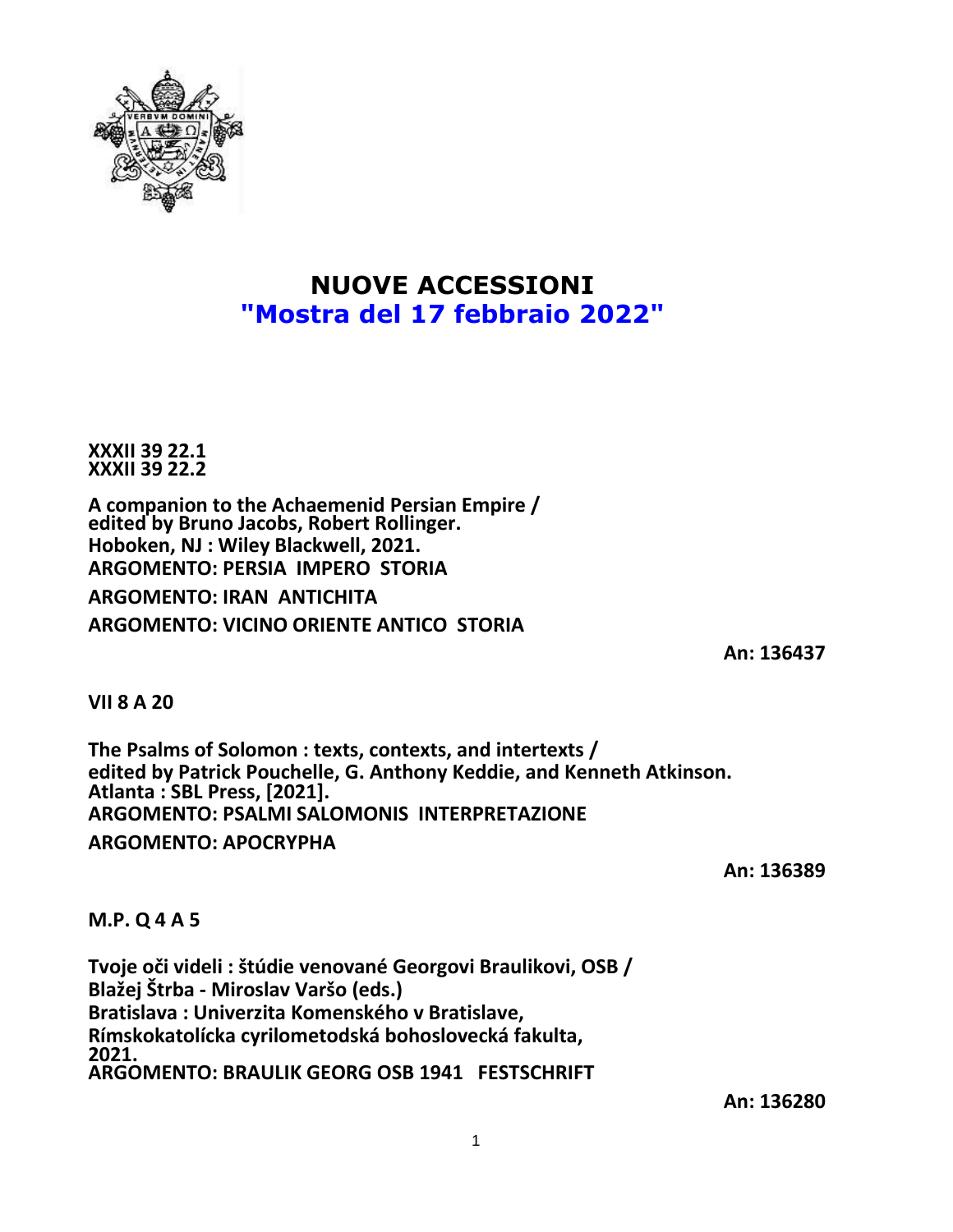**IX 28 39**

**Artus, Olivier, 1954-. Le livre des Nombres / Olivier Artus. Paris : Les Éditions du Cerf, [2021]. ARGOMENTO: BIBLIA VT NUMERI INTERPRETAZIONE FRANCESE**

**An: 136460**

**V 91 21**

**Chapa, Juan, sacerdote, 1956-. La transmisión textual del Nuevo Testamento : manuscritos, variantes y autoridad / Juan Chapa. Salamanca : Ediciones Sígueme, 2021. ARGOMENTO: BIBLIA NT CRITICA TESTUALE INTERPRETAZIONE SPAGNOLO ARGOMENTO: BIBLIA NT STORIA DELLA REDAZIONE ARGOMENTO: BIBLIA NT TRADIZIONE**

**An: 136561**

**VIII 202 44°**

**Coloe, Mary L., 1949-. John 1-10 / Mary L. Coloe, PBVM ; Mary Ann Beavis, volume editor ; Barbara E. Reid, OP, general editor. Collegeville, Minnesota : Liturgical Press, [2021]. ARGOMENTO: BIBLIA NT JOANNES COMMENTI INGLESE 2000**

**An: 136146**

**XXIV 16 A 42**

**Dalley, Stephanie. The city of Babylon : a history, c. 2000 BC-AD 116 / Stephanie Dalley. Cambridge ; New York : Cambridge University Press, 2021. ARGOMENTO: BABILONIA STORIA ARGOMENTO: BABILONIA ANTICHITA**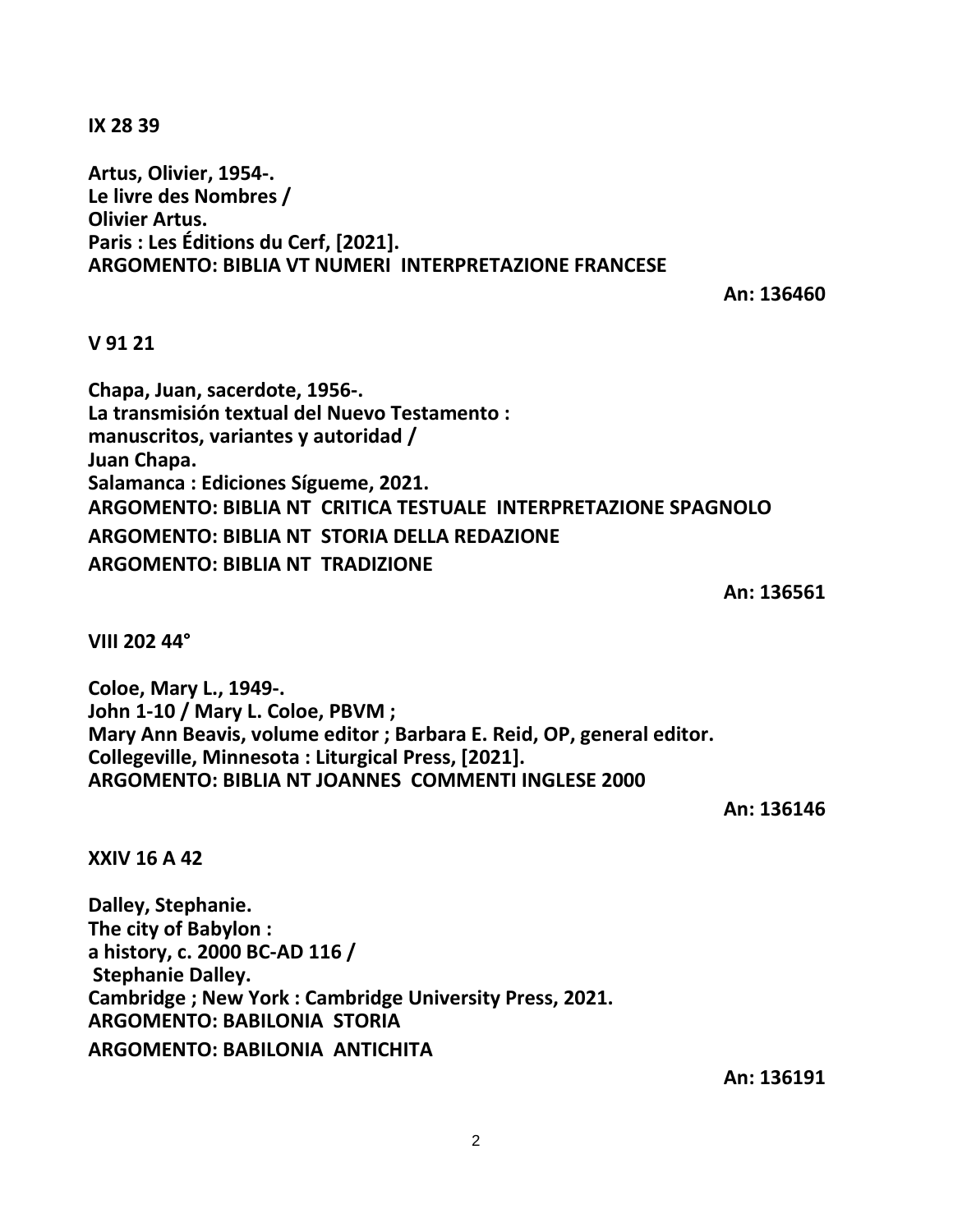## **A.P. 29 469**

**Dochhorn, Jan, 1968-. Der Adammythos bei Paulus und im hellenistischen Judentum Jerusalems : eine theologische und religionsgeschichtliche Studie zu Römer 7,7-25 / Jan Dochhorn. Tubingen : Mohr Siebeck, [2021]. ARGOMENTO: BIBLIA NT AD ROMANOS 7**

**ARGOMENTO: BIBLIA NT PAULI EPISTOLAE TEOLOGIA INTERPRETAZIONE TEDESCO ARGOMENTO: BIBLIA NT PAULI EPISTOLAE GIUDAISMO**

**An: 136143**

**XXIII 34 51**

**Fiensy, David A., 1948-. The archaeology of daily life : ordinary persons in Late Second Temple Israel / David A. Fiensy. Eugene, Oregon : Cascade Books, [2020]. ARGOMENTO: EBREI STORIA 1250 AC 70 DC ARGOMENTO: PALESTINA ARCHEOLOGIA 200 AC 70 DC ARGOMENTO: PALESTINA SOCIOLOGIA ARGOMENTO: ISRAELE ANTICO STORIA**

**XVII 25 A 26**

**Gericke, Jaco. A philosophical theology of the Old Testament : a historical, experimental, comparative and analytic perspective / Jaco Gericke. London ; New York : Routledge, 2021. ARGOMENTO: BIBLIA VT TEOLOGIA SEC XX ARGOMENTO: TEOLOGIA FILOSOFICA**

**An: 136329**

**An: 136454**

**IV 511 606**

**Gregorius Nyssenus, santo, circa 331-circa 394. Trois oraisons funèbres (Mélèce, Flacilla, Pulchérie) : texte grec d'Andreas Spira (GNO IX) ; et Sur les enfants morts prématurément : texte grec de Hadwiga Hörner (GNO III.2) / Grégoire de Nysse ; introduction, traduction et notes Pierre Maraval. Paris : Les Éditions du Cerf, 2019. ARGOMENTO:**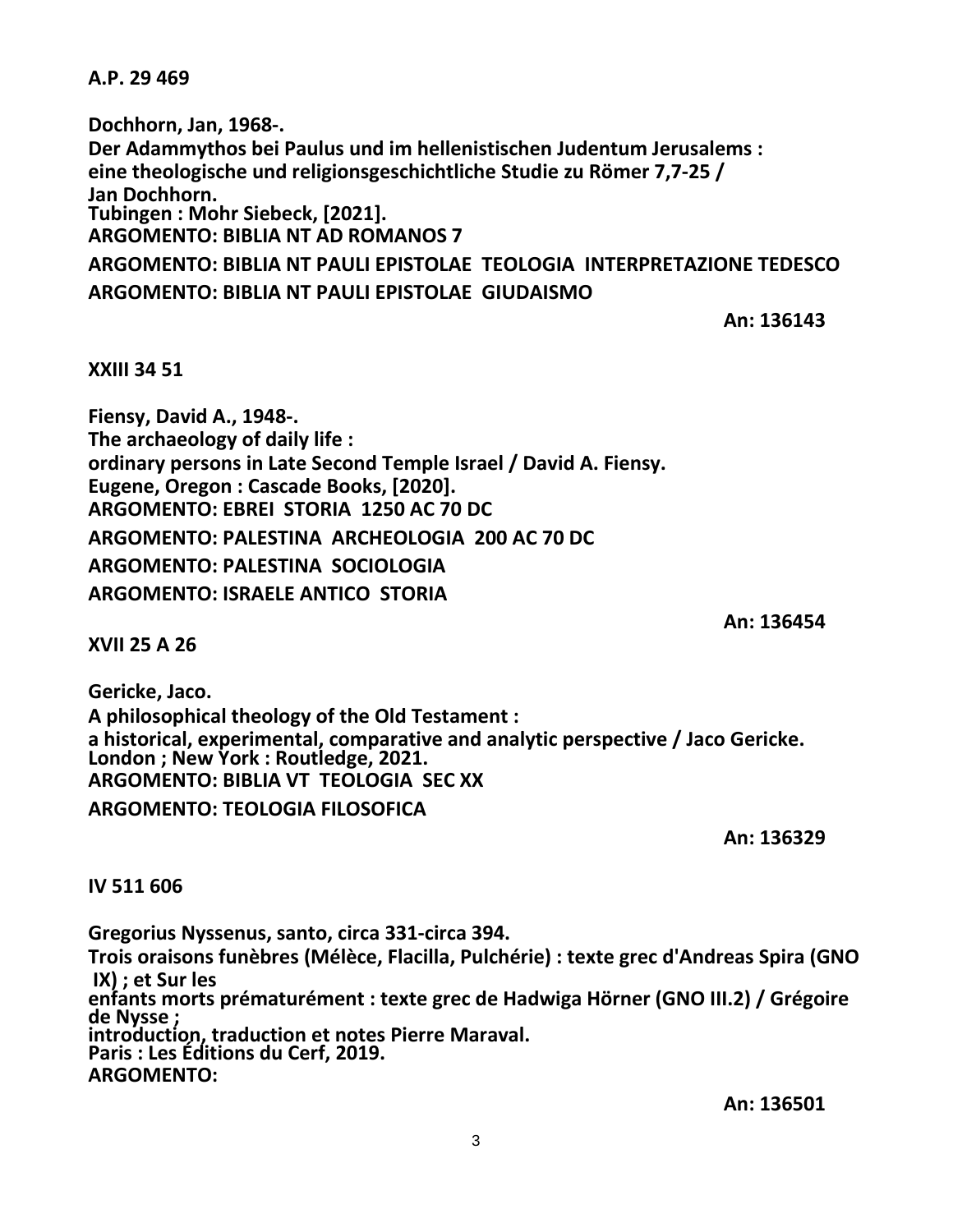**A.P. 29 468**

**Holladay, Carl R., 1943-. Hellenistic Jewish literature and the New Testament : collected essays / Carl R. Holladay ; edited by Jonathan M. Potter and Michael K.W. Suh. Tubingen : Mohr Siebeck, [2021]. ARGOMENTO: BIBLIA NT LETTERATURA ANTICA ARGOMENTO: GIUDAISMO ELLENISTICO ARGOMENTO: CRISTIANESIMO E GIUDAISMO STUDI**

**An: 136186**

**XXV 83 A 41**

**Kopp, Peter. Elephantine. IX, Der Tempel der Satet : die Funde des späten Alten bis Neuen Reichs / von Peter Kopp. Wiesbaden : Harrassowitz, [2020]. ARGOMENTO: EGITTO ANTICO ARCHEOLOGIA SCAVI ARGOMENTO: ELEFANTINA EGITTO ARCHEOLOGIA**

**An: 136621**

**V 96 B 23.1**

**Magness, Jodi, 1956-. The archaeology of Qumran and the Dead Sea Scrolls / Jodi Magness. Grand Rapids, Michigan : William B. Eerdmans Publishing Company, [2021]. ARGOMENTO: QUMRAN ARCHEOLOGIA**

**An: 136344**

**IX 7 15**

**Morosi, Francesco, 1985-. «Fate una siepe attorno alla Tôrâ» : lezioni sul Pentateuco / Francesco Morosi. Trapani : Il pozzo di Giacobbe, [2021]. ARGOMENTO: BIBLIA VT PENTATEUCHUS INTERPRETAZIONE ITALIANO**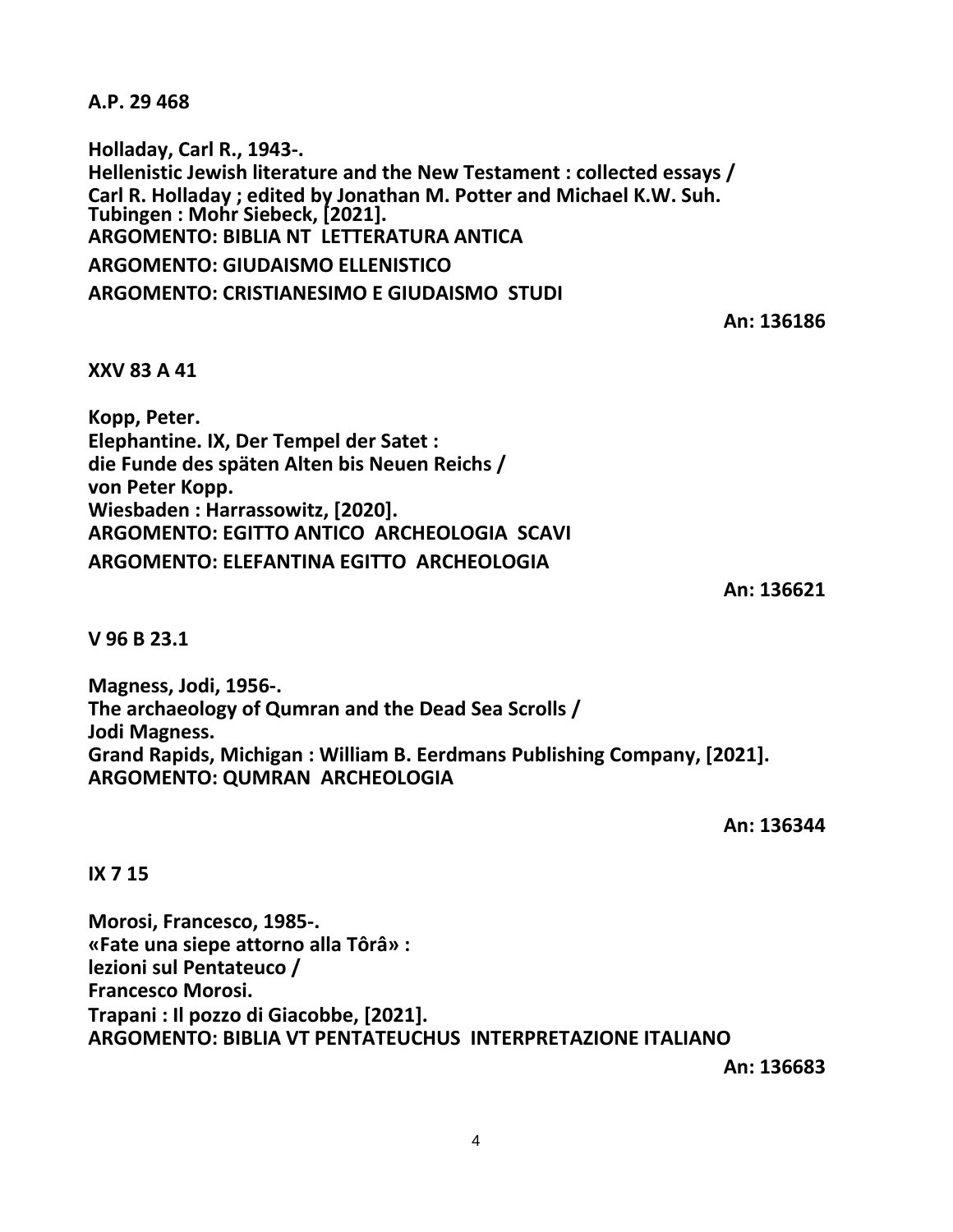**XVII 41 57**

**Reed, Annette Yoshiko, 1973-. Demons, angels, and writing in Ancient Judaism / Annette Yoshiko Reed. Cambridge ; New York : Cambridge University Press, 2020. ARGOMENTO: DEMONOLOGIA BIBLIA VT ARGOMENTO: ANGELOLOGIA BIBLIA VT ARGOMENTO: ANGELI GIUDAISMO**

**An: 136180**

**XXVII 81 A 19**

**Reymond, Eric D., 1969-. Complete Aramaic : a comprehensive guide to reading and understanding Babylonian, with original texts / Eric D. Reymond. London : John Murray Press, 2021. ARGOMENTO: ARAMAICO LINGUA GRAMMATICA**

**An: 136138**

**A.P. 29 A 559**

**Rucker, Timothy M., 1983-. The temple keys of Isaiah 22:22, Revelation 3:7, and Matthew 16:19 : the Isaianic temple background and its spatial significance for the mission of early Christ followers / Timothy M. Rucker. Tübingen : Mohr Siebeck, [2021]. ARGOMENTO: INTERTESTUALITA ARGOMENTO: BIBLIA VT ISAIAS 22 ARGOMENTO: BIBLIA NT APOCALYPSIS 3 ARGOMENTO: BIBLIA NT MATTHAEUS 16 ARGOMENTO: BIBLIA VT ISAIAS INTERPRETAZIONE INGLESE ARGOMENTO: BIBLIA NT APOCALYPSIS INTERPRETAZIONE INGLESE ARGOMENTO: BIBLIA NT MATTHAEUS INTERPRETAZIONE INGLESE**